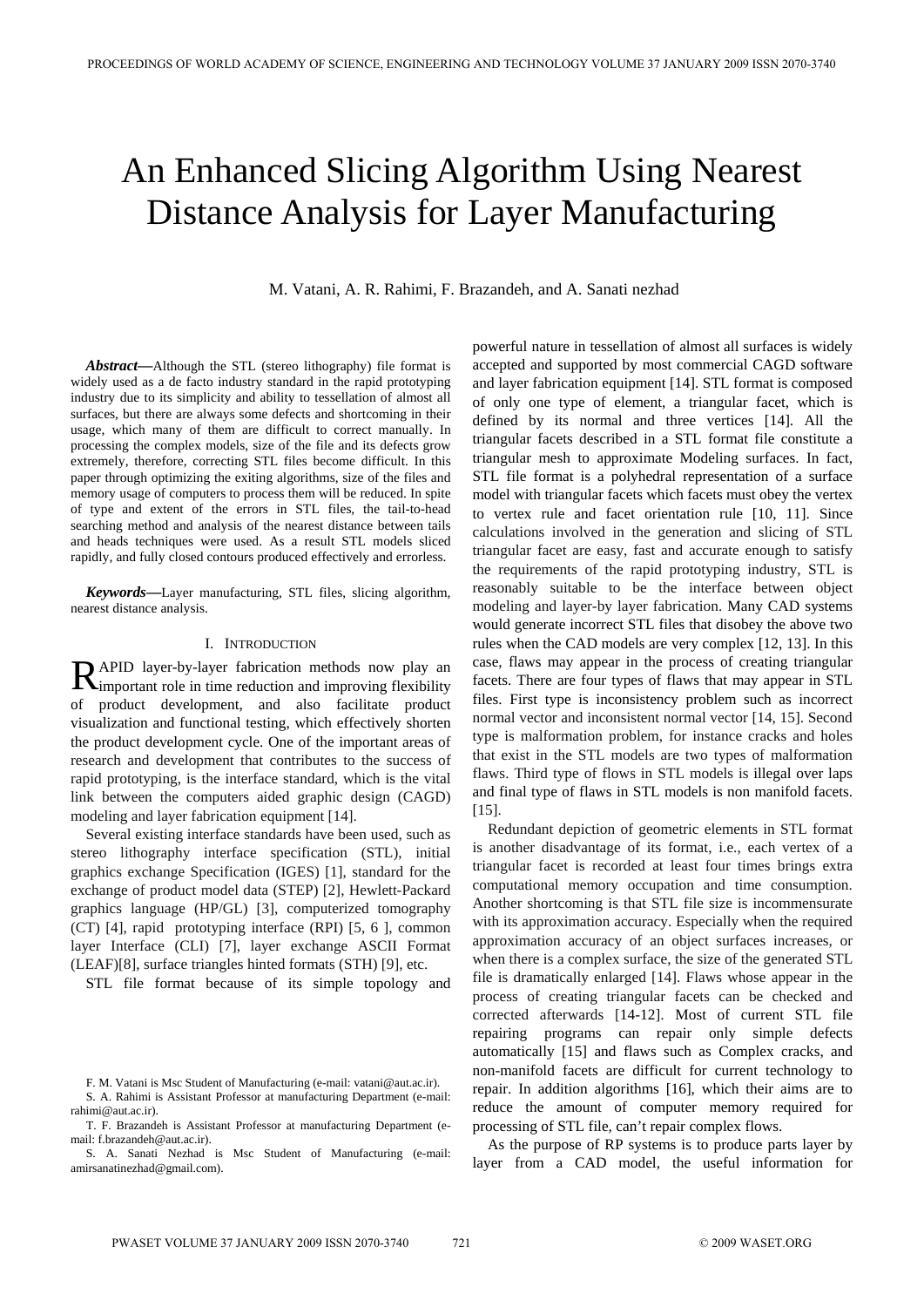manufacturing is correct contours of the sliced layers of the CAD model instead of the STL file itself. In this paper a complete algorithm is proposed which slices the bad STL model directly in spite of amount and type of the flows in it. It can also repairs the slicing contours effectively at a 2D level to obtain the fully closed and errorless contours.

## II. OPTIMIZED SLICING ALGORITHM

In conventional slicing algorithms all the facets store into the computer memory (Fig.1a), which limit the size and complexity of design and thus lead to breakdown of the LM process [16]. In addition in most slicing algorithms to reduce memory usage, only one adjacent facet reference is stored for each edge when building the topological structure. If an STL file contains non-manifold facets, which contain any overadjacent edges, some adjacency information for non-manifold facets will be lost [15]. To overcome the shortcomings of these algorithms, as shown in Figure 1b, the proposed optimized slicing algorithm store all facets that intersect with cutting plane in computer memory. Then subsequent analysis applies only to these facets, which cause alleviation of memory and also prevent deletion of adjacency information for Non-manifold facets.



Fig. 1 Proposed algorithm, reads facets which intersect with cutting plane and then processes them instead of process all facets

#### III. CONTOURS LINE GENERATION

For Implementation of enhanced algorithms the ASCII format of STL file is used because it is simple, readable and has ability to show the advantage of enhanced algorithm. The structure of text STL format is shown in Fig. 2a. In the first step vertex coordinates of each facet, as shown in Figure 2b, store to an n×3D array. In order to save memory and alleviate the subsequent analysis processing, the data of unit normal vectors were ignored while storing them in the Facet Vertex Data Matrix as shown in Fig. 2b. Therefore the size of data to be treated will be reduced.

To facilitate subsequent contours construction, the slicing module calculates the intersection line segment, instead of point coordinates of the facets with cutting plane, then as shown in Fig. 2c, calculated segment lines store in an  $m \times 6D$ array. This procedure eases sorting and finding the direction of contours. Also correction of contours errors with combining the tail to head search [16] and the nearest distance analysis techniques will be more convenient.

The slicing steps can summarize to extract facets data, comparing them with cutting plane, and if there is any intersection, store the intersection lines to an m×6D array. The flowchart of this module is shown in Fig. 3.









The possibilities of intersection of a facet with a cutting plane can be categorized into the following four groups, as shown in Figure 4. The first group is shown as case 1 in Figure 4, which is the normal case where a facet intersects with the cutting plane with all the vertices away from cutting plane. The intersection results of cutting plan with facet edges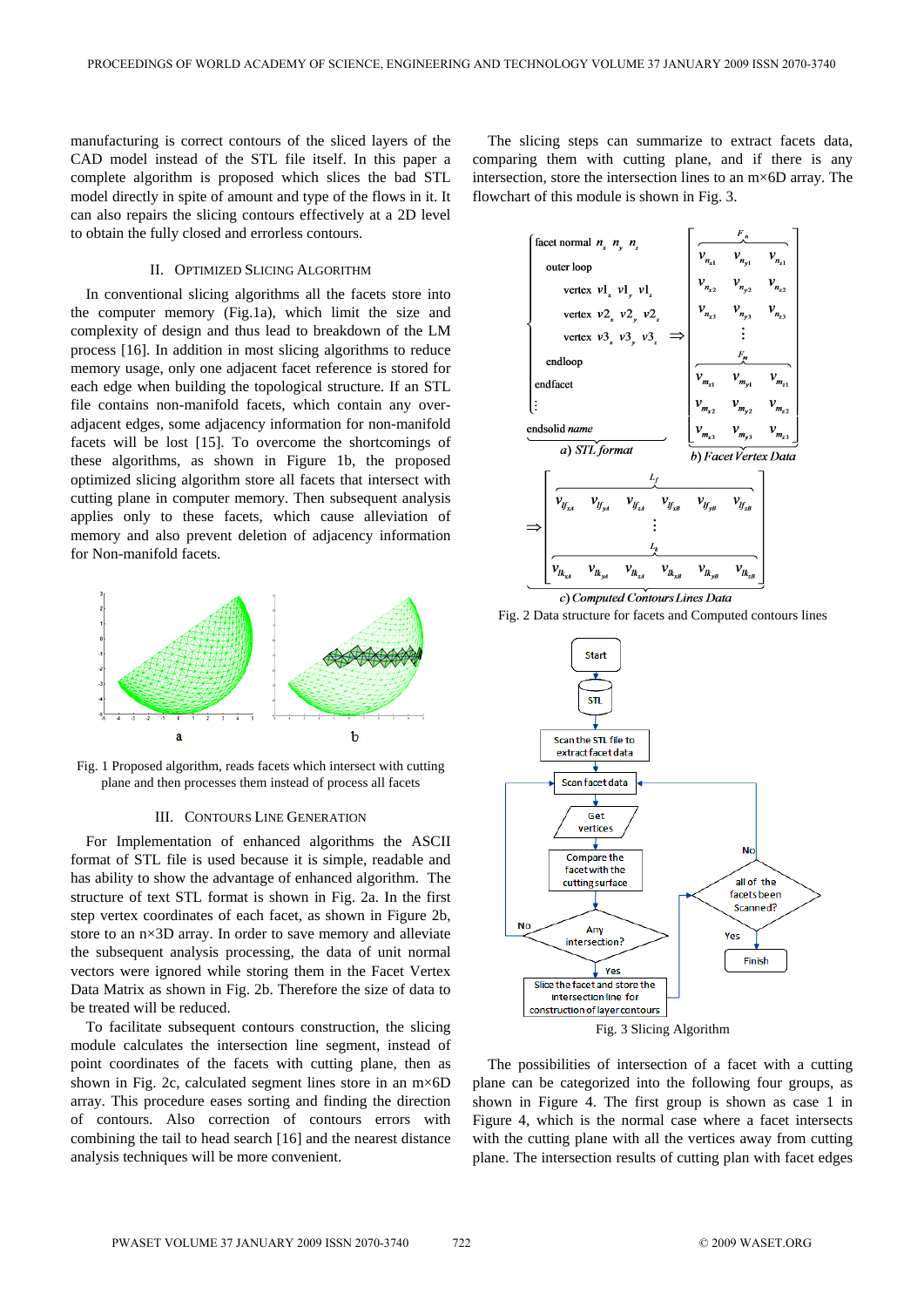will be obtained from the equation 1.

(1) 
$$
\frac{x - x_a}{x_b - x_a} = \frac{y - y_a}{y_b - y_a} = \frac{z - z_a}{z_b - z_a}
$$

In this equation  $(x_a, y_a, z_a)$ ,  $(x_b, y_b, z_b)$  are end points of facet edge that must satisfy the equation 2.

$$
(2) \t\t\t z_{v1} \le z_{cutting \ plane} \le z_{v2}
$$

In this equation  $Z_{\nu}$  is z-height of facet vertex.

The second group will satisfy the conditions of equation 2, but the intersection results are three points where two points are equal and one of them store in the line matrix.

Third group occurs if one vertex lies in the cutting plane and remaining vertices lie in same region as shown in Fig. 4 as case 3. Zhang has ignored this case and has obtained line segment from neighboring facets [15]. Since there is no acquaintance about validity of neighboring facets; the intersection results, which is two equal points, must store in line matrix. Therefore the efficiency of proposed algorithm to create valid contours will be enhanced.



Fig. 4 Probability of intersection of a facet with a cutting plane

Fourth group occurs if two vertices lie in the cutting plane. In this case equation 1 is not satisfied and the result of intersection is the end point of the line that could be obtained from two other edges.

### IV. ERRORLESS CONTOUR CONSTRUCTION WITH NEAREST DISTANCE SEARCHING

The scope of errorless contour is generating fully closed contour that all contour line segments are in one direction (one direction means head of one line lays on tail of previous line) and store after each other consequently. Normally, there are three types of error in generated line segment contours. First, line segments are stored in line matrix randomly [15, 16]. Second, due to inconsistency problem in the STL file, line segments may be generated in different directions. Last error is caused by the malformation problem or rounding-off error [15], where the head and tail of neighboring lines may not lie on each other. The proposed algorithm tries to solve these errors automatically.

## V. IMPLEMENTATION OF CONTOUR CONSTRUCTION ALGORITHM

In calculated line matrix there may exist equivalent lines in opposite direction because of incorrect and inconsistent normal vector, or equivalent lines in same direction, though one of equivalent lines must be ignored as shown in Fig. 5.

$$
\begin{bmatrix} x_A & y_A & z_A & x_B & y_B & z_B \\ x_B & y_B & z_B & x_A & y_A & z_A \\ x_{A'} & y_{A'} & z_{A'} & x_{B'} & y_{B'} & z_{B'} \end{bmatrix} \Longrightarrow \begin{bmatrix} x_A & y_A & z_A & x_B & y_B & z_B \\ x_{A'} & y_{A'} & z_{A'} & x_{B'} & y_{B'} & z_{B'} \end{bmatrix}
$$

Fig. 5 Elimination of equivalent lines which are 1-in same direction and 2- in opposite direction

#### VI. NEAREST DISTANCE ANALYSIS

In first stage, line matrix must be sorted, in order to sort line matrix, proposed algorithm selects the tail of first line and looks for nearest point (NP) of other lines, regardless of being tail or head, which selects the related line (RL) to that line. The proposed algorithm uses equation 3.

(3) 
$$
D = \sqrt{(x - x_t)^2 + (y - y_t)^2}
$$

Here  $x_t$ ,  $y_t$  are coordinate of tail of line. If NP is related to head of RL, then this line stores in new line matrix after previous line. But if NP is related to tail of RL, then algorithm changes the situation of tail with head, then new line stores in new line matrix after previous line. This operation will be done until all lines are sorted and stored in new line matrix. The flowchart of sorting module is shown in Figure 6.

After sorting all lines, algorithm must looks for third groups of line which are generated by intersection of cutting plane with facets. In the third group of generated lines, heads and tails are laying on each other. If they lay on head of subsequent line and tail of previous line (state in which there is no flaws in surrounding area), it will be ignored from line matrix. If they lay either on head of subsequent line, or tail of previous line (state in which there is flaws in surrounding area) it will be ignored too, as shown in Figure 7. So with this operation all topological and geometrical errors will be corrected. Where there is no match between this line and tail and head of previous and subsequent lines, and the contour is open, it will be stored for further processing.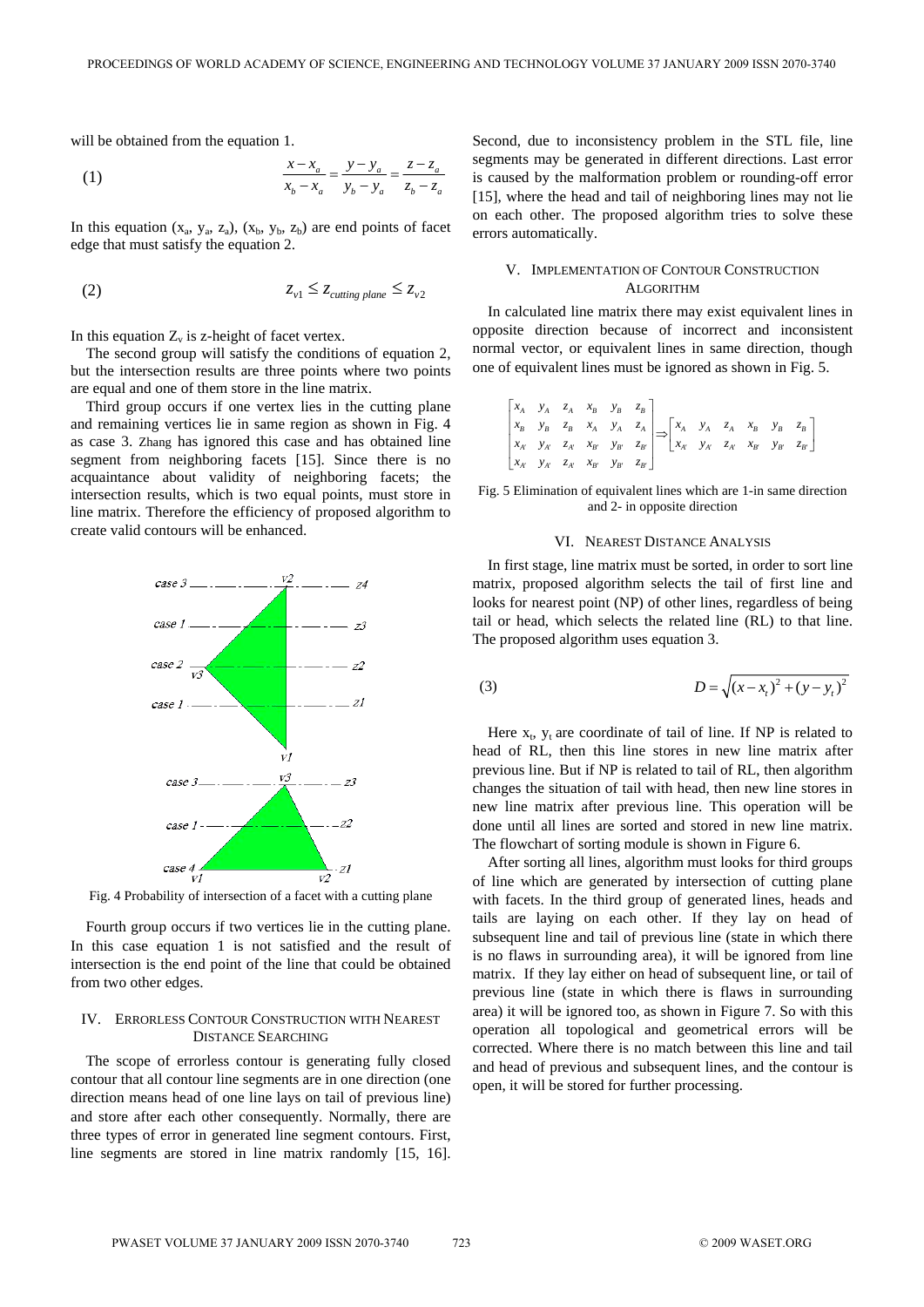

Fig. 6 Arranging and sorting algorithm

$$
\begin{bmatrix}\nx_3 & y_3 & z_3 & x_e & y_e & z_e \\
x_x & y_x & z_x & x_e & y_e & z_e \\
x_y & y_y & z_x & z_e & y_e & z_e\n\end{bmatrix}
$$
\n
$$
(x_3=x_e, y_3:=y_e, z_3:=z_e)
$$
 and  
\n
$$
(x_e=x_s, y_e=y_s, z_e=z_s)
$$
 and 
$$
(x_e=x_s, y_e=y_s, z_e=z_s)
$$
 and 
$$
(x_e=x_s, y_e=y_s, z_e=z_s)
$$

Fig. 7 Elimination of topological and geometrical errors from line matrix

Final stage of proposed algorithm is constructing fully closed contours from line segments. In this stage algorithm looks for a line where its end is open (OL), and then goes through the following operation:

1-Measure distance between the tail of OL and heads of subsequent line, then gets minimum distance (D1) and selects related line (RL) to it.

2- Measure distance between the tail of OL and head of starting line of contour (D2). Starting line of a contour is a line which contour begins from and ends to it.

If D1 is less than D2 then algorithm creates a line between tail of open line and head of related line. But if D2 is less than D1 then algorithm creates a line between tail of open line and head of starting line, then the next line after open line is considered as the starting line for next contour. The flowchart of this module is shown in Fig. 9.

In order to have a correct closed contour not overlaying on itself, the algorithm checks the created line does not lie on previous line, and also does not pass through previous lines.

#### VII. VERIFICATION OF PROPOSED SLICING ALGORITHM

The enhanced slicing algorithm is implemented with Matlab 7.4.0. The program has been tested extensively with STL files with various defects reported in earlier researches and found that output contour layer is the correct slices of the model.

In order to find maximum ability of proposed algorithm on crack and non-manifold edge an STL, model of assembled fans is chosen. It contain of 4 parts as shown in Fig. 8.

It contains many minute features for testing the stability of the proposed slicing algorithm. There are 119746 facets in ASCII format. There are 2 non-manifold edge and 1264 non manifold vertices and a lot of free edge and cracks in STL file. The other specifications of this model are list in Table I.

| <b>TABLE I</b>                 |                       |  |
|--------------------------------|-----------------------|--|
| <b>STL MODEL SPECIFICATION</b> |                       |  |
| Name                           | Fan assembly          |  |
| N <sub>b</sub> . cells         | 2                     |  |
| Nb. points                     | 89202                 |  |
| Nb. activated points           | 89202                 |  |
| Nb. Triangles                  | 119746                |  |
| Nb. boundaries                 | 293                   |  |
| Min extremity                  | $-80.398$ mm          |  |
|                                | 166.869 mm            |  |
|                                | $-19$ mm              |  |
| Max extremity                  | 53.916 mm             |  |
|                                | 78.964 mm             |  |
|                                | $19 \text{ mm}$       |  |
| Dimensions                     | $134.314$ mm $*$      |  |
|                                | 245.832 mm<br>$\star$ |  |
|                                | 38 mm                 |  |
|                                | $(0.001 \text{ m}^3)$ |  |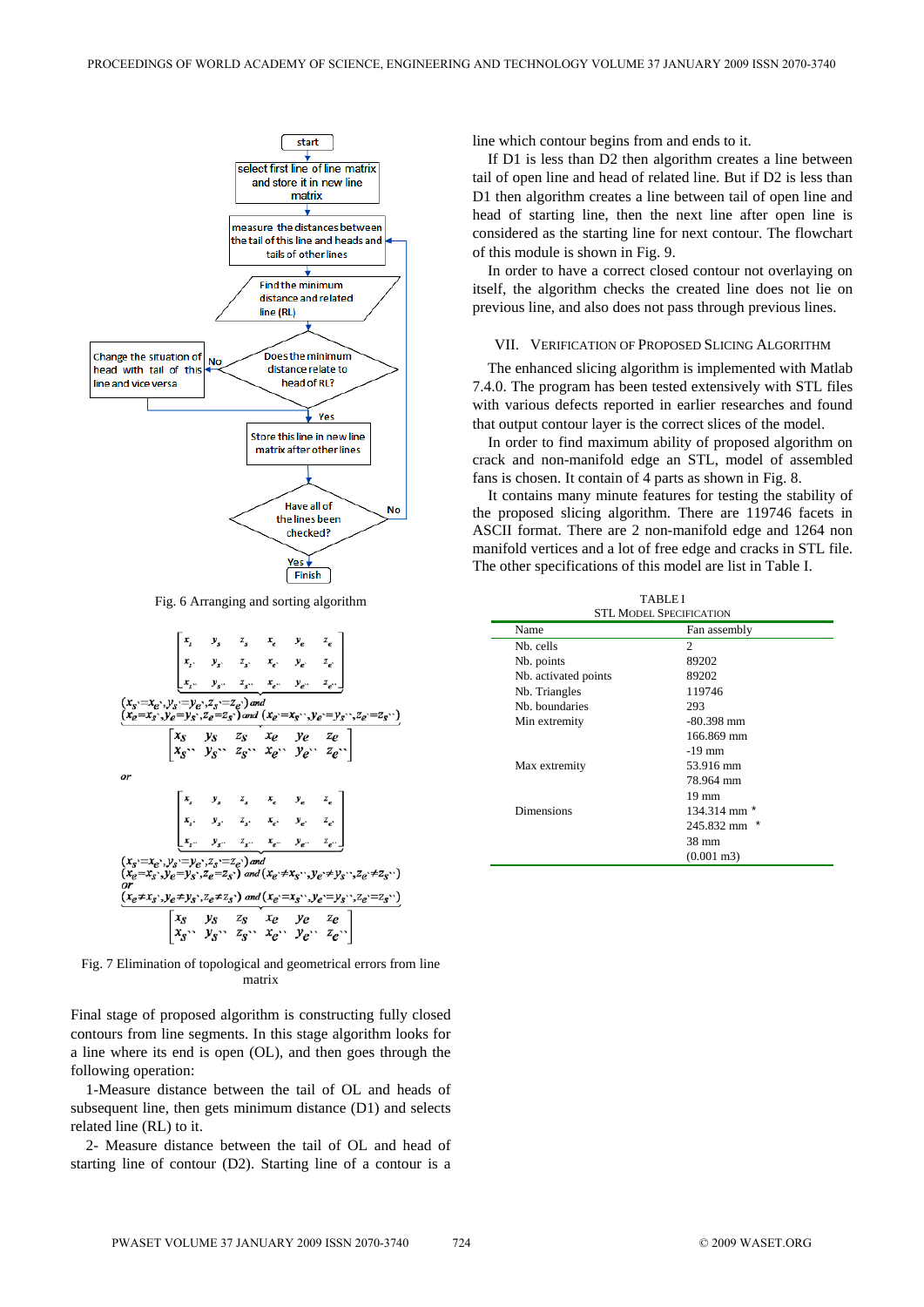



Fig. 10 shows the output slice of the model. It was hatched to show the features more obvious.



Fig. 10 The slice Layer which have created with proposed algorithm from bad STL model



Fig. 9 Closing contours algorithm